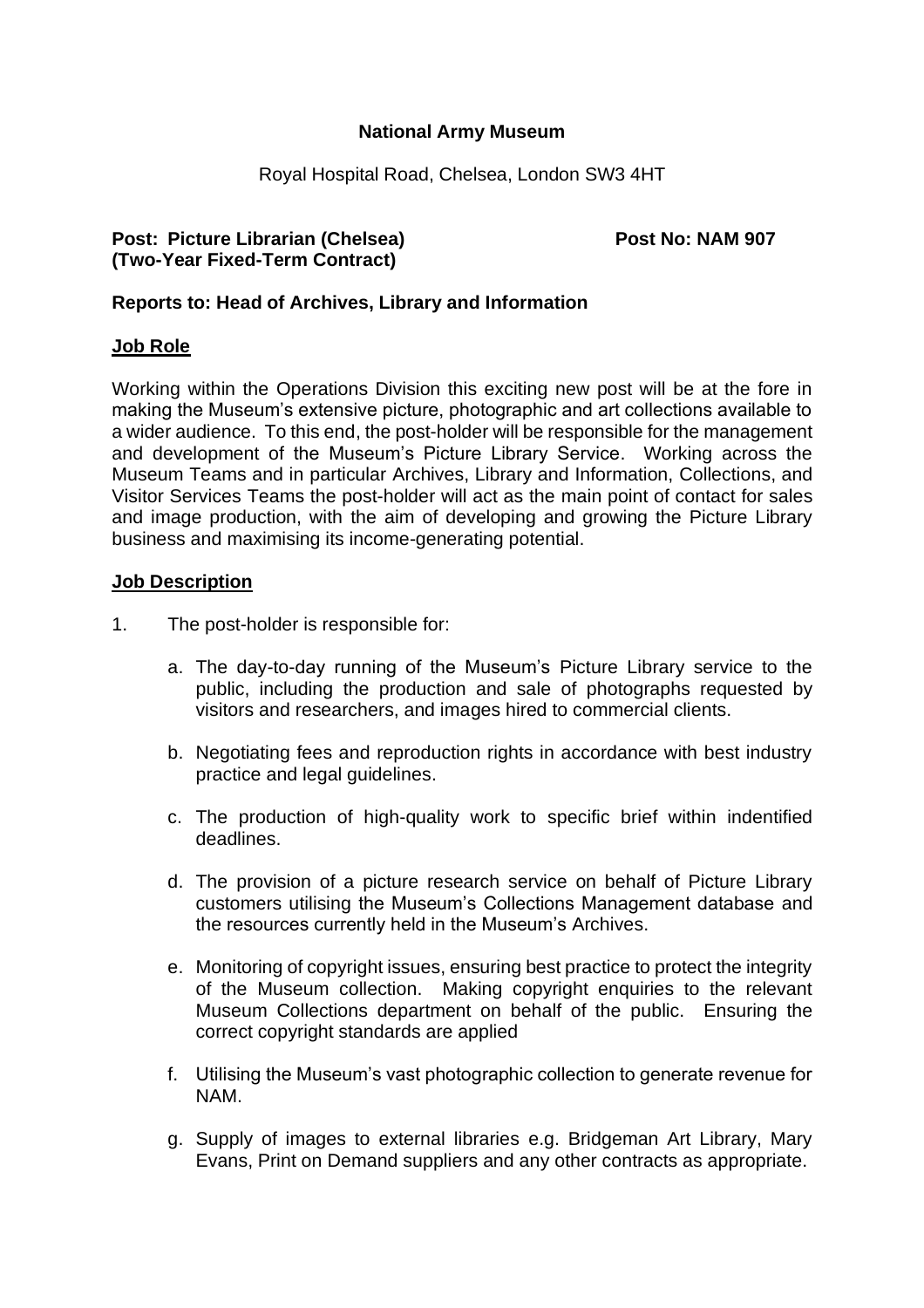- h. Identifying opportunities to use the photographic collection e.g. historic anniversaries for both revenue generation and making images available across the Museum.
- i. Working with others to identify and manage digitisation projects

# **2. Resource Management**

Responsible for the motivation, management and training of designated Museum staff, contractors and volunteers, exercising a proper duty of care over them.

## **3. Internal Relationships**

- (a) Liaison with the Collections Division regarding the identification of items, and arranging photography of items from the Collection, with due regard to conflicting demands and deadlines.
- (b) Liaison with the Operations Division regarding the processing of invoices, cheque and credit card payment details.
- (c) Working within the Archives, Library and Information team to deliver a high-standard research service.

# **4. External Relationships**

- (a) Liaison with customers and the interpretation of their requests.
- (b) Liaison with professional organisations in relation to the promotion of the Picture Library service via advertising and new media.

# **5. Health & Safety and Security**

- (a) Be committed to good health and safety and access practice, ensuring familiarity and compliance with Museum policies, procedures and guidelines and the health and safety of visitors, staff, volunteers and contractors at all times.
- (b) The efficient and safe running of working areas, including the implementation of Health & Safety at Work regulations in relation to the storage and use of hazardous substances, the operation of equipment and the use of workspaces.
- (c) The position may entail standing or limited moving around for periods of time and lifting boxes (up to approx. 6kg) and will involve working at height using library steps/ladders.

# **6. In addition, the post-holder is required to: -**

(a) Act in every way so as to preserve the Museum's reputation and good name in all areas of its work and be fully committed to openness and transparency in all its dealings.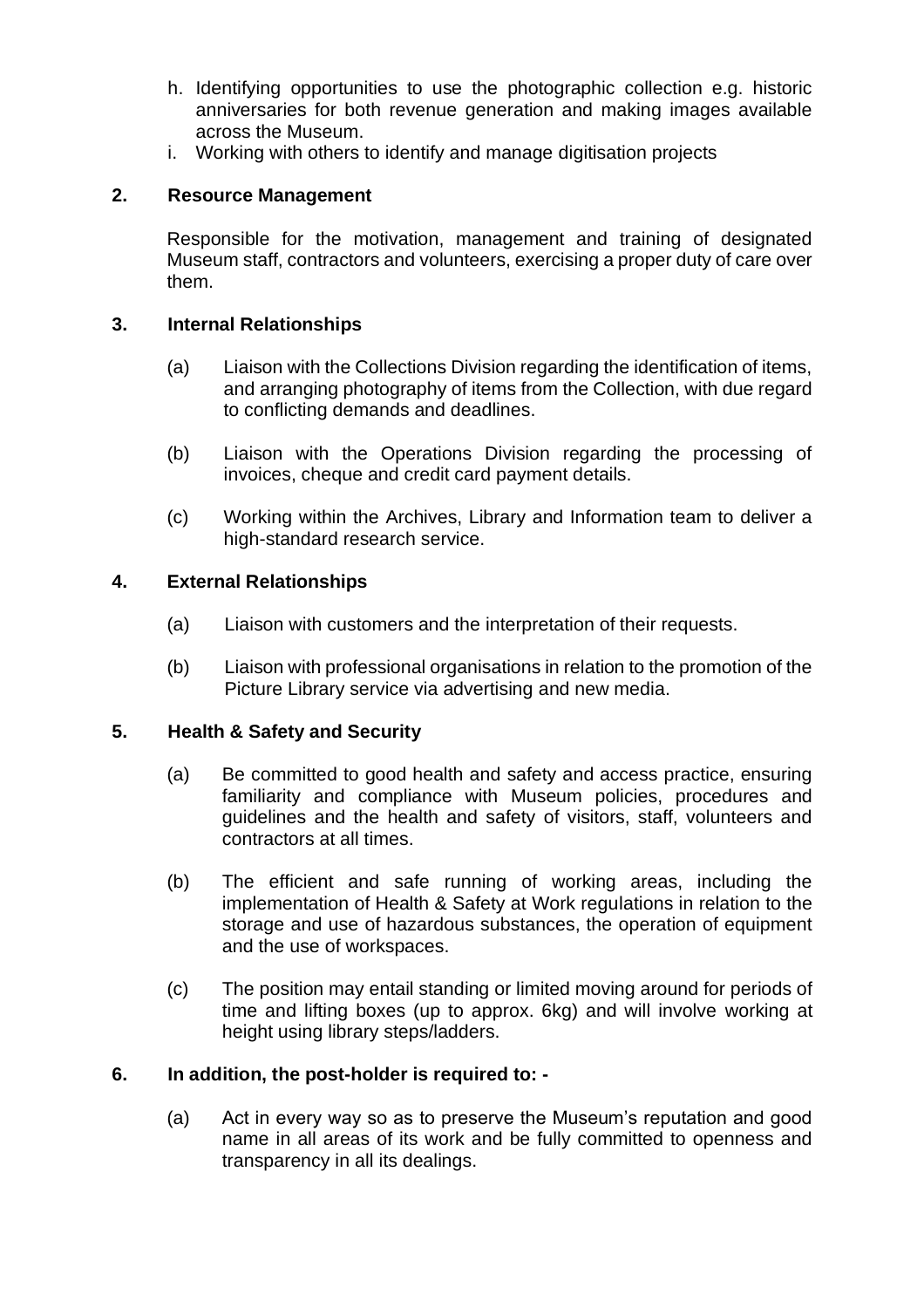- (b) Ensure that the Museum's Accounting and Financial Procedures are strictly adhered to and embed a culture of control and financial discipline.
- (c) Effectively managing delegated budgets and projects and is responsible for the proper exercise, as instructed, of any delegated financial powers, having express regard to the Director 's appointment as the Museum's Accounting Officer. To promote efficient and cost-effective methods of working to keep strictly within planned budget allocations, as set by the Senior Leadership Team. To play a full part in the generation of income, and to avoid breaches of financial regularity and propriety, the misapplication of funds, or waste of resources.
- (d) Take due care to assess and manage risk, having regard to the NAM's Risk Management Policy; (*Risk Management at the NAM: Matrix of Risks*).
- (e) Carry out his/her duties in accordance with the NAM's Equal Opportunities Policy.
- (f) The post-holder will be based in Chelsea but with frequent visits to NAM's Stevenage reserve collection store for which travel costs will be paid. The post may also require visits to the National Army Museum's outstations or locations where the Collection, or parts of the Collection, or other NAM property or services are held, or carried on, as and when necessary. UK and some foreign travel may be required.
- (g) The post-holder must co-operate fully with the Management of the NAM in pursuance of the Museum's aims, as set out in its Royal Charter, and to enhance the Museum's standing and reputation through its contacts with the public and the media. This will include membership of various development and other teams set up from time-to-time and reporting to the Director and Senior Leadership Team.
- (h) Attend Museum committees, teams and working parties, as delegated by the Head of Archives, Library and Information.
- (i) If the Museum's operational needs make it necessary, the post-holder may be assigned to any other Museum Team or Division.
- 7. The appointment is a fixed-term contract for two years, subject to a six-month probation period, and full-time, working 37 hours, 5/7 days. The salary is £30,200pa (inclusive) with a Joint Contributory Pension operated under the NEST Scheme. The post-holder is required to give a minimum of three months' notice in resigning.
- 8. The appointment will be subject to a security clearance.
- 9. This job description sets out the key responsibilities and tasks of the post and is not exhaustive. It may alter with the changing needs of the Museum. This job description may be reviewed and updated annually.
- 10. The National Army Museum is an equal opportunities employer.